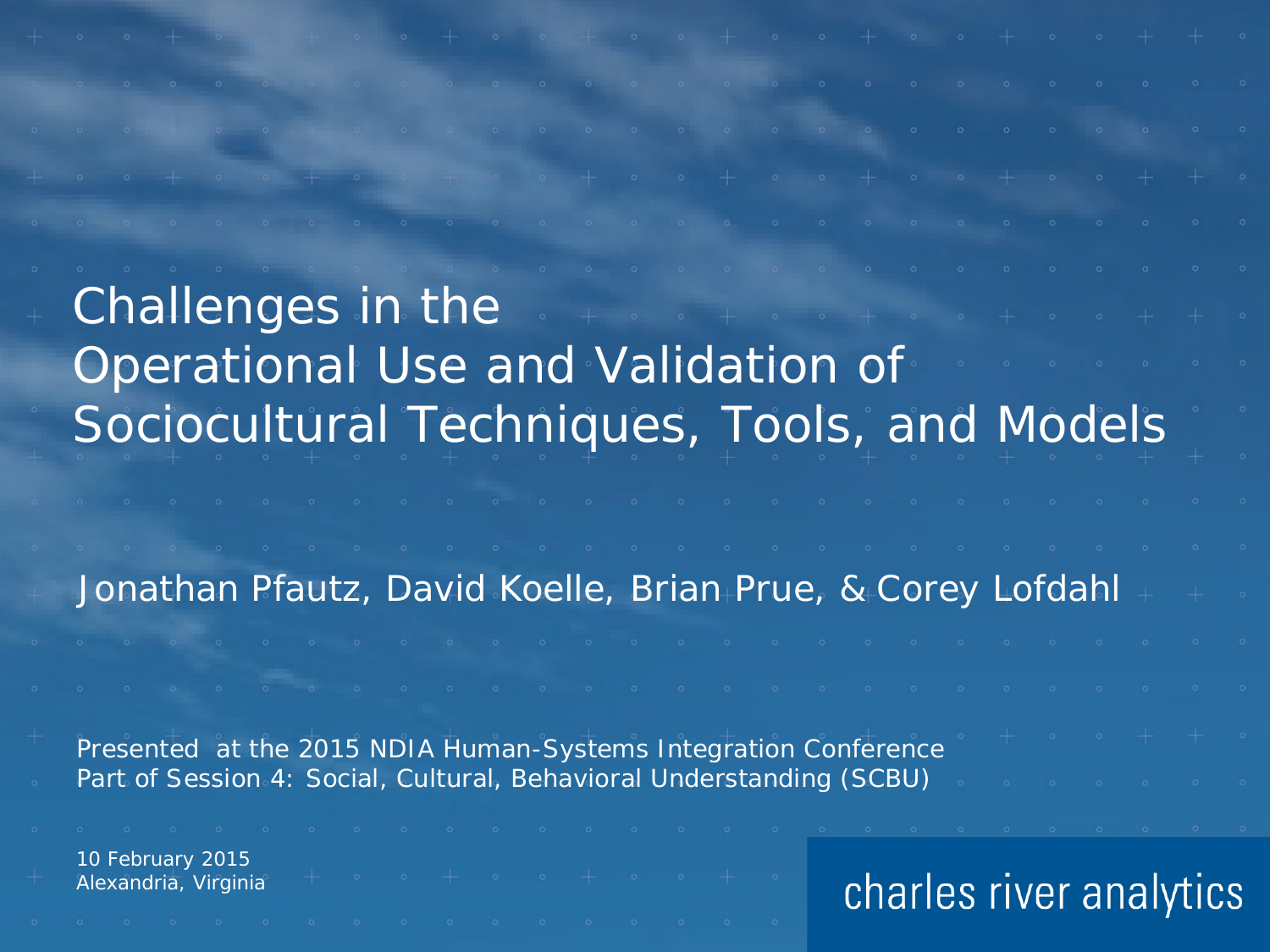#### Outline and the company of the company of the company of the company of the company of the company of the company of the company of the company of the company of the company of the company of the company of the company of

- Context: Non-Kinetic Operations
- Motivation & History
- Human-System Challenges for Modeling
	- User analyses
	- Technologist's perspective
- Potential Solutions
- Conclusions & Future Research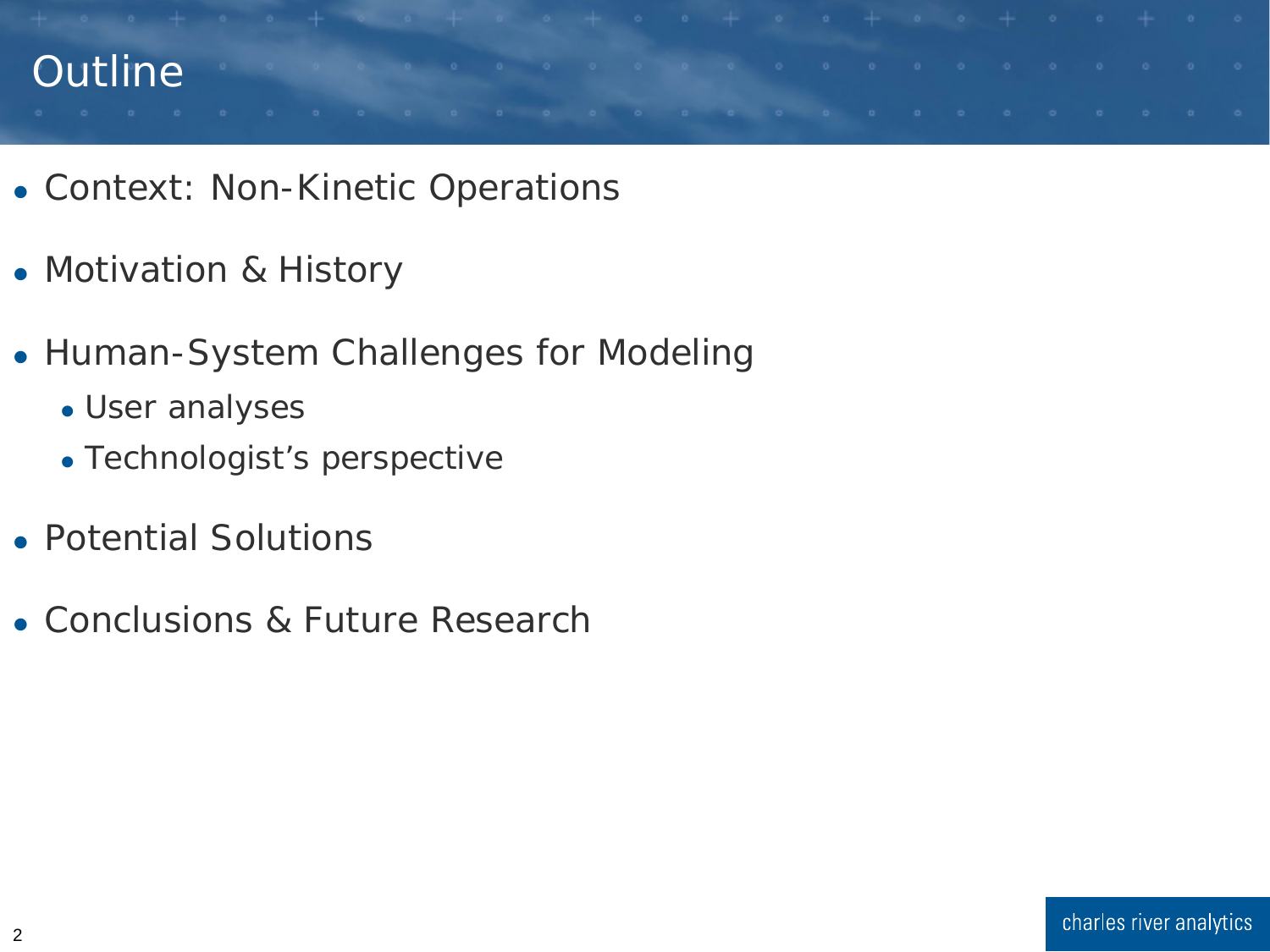# Context: Non-Kinetic Operations

- Non-Kinetic Operations (NKO) are activities that do not focus on destroying enemy forces through the application of physical effects
	- E.g., informing a population about where to seek medical aid
	- E.g., urging people to stay safely inside during a civil disturbance
- Our objective: Apply methods for understanding socio-cultural and behavioral factors to aid performance in NKO
	- Guide analysis and understanding of human behavior
	- Enable reasoning about current and likely future behaviors
	- Help identify data needs and integrate data sources
- Results: Developed, deployed, and now sustaining software incorporating multiple socio-cultural techniques to 4,000+ users worldwide
	- Fully integrated into training
	- Part of long-term Program of Record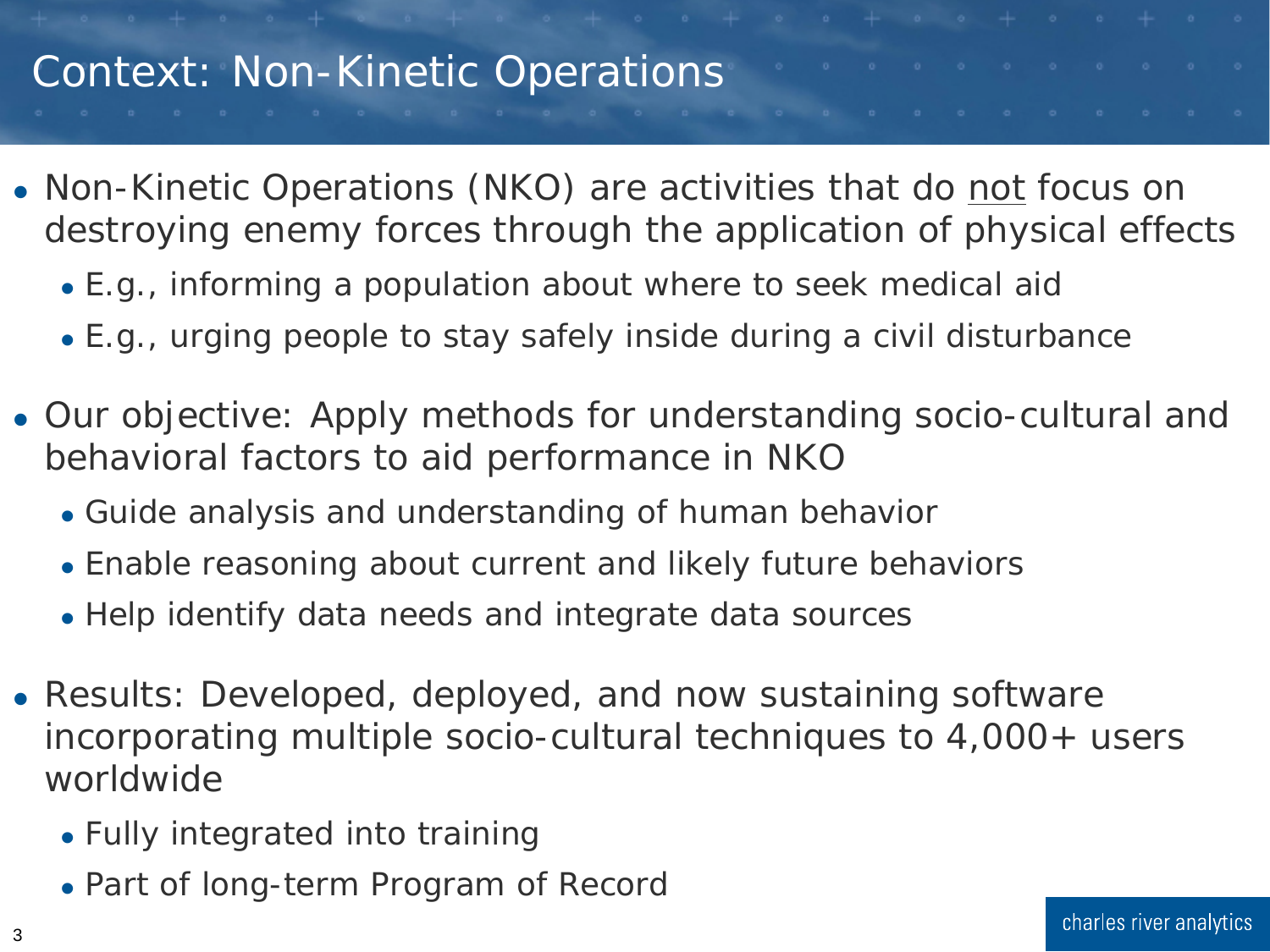## Motivation & History and the series of the series of the series of the series of the series of the series of the

- Our starting point: Build computational behavior models
	- Develop and verify models
	- Embed in decision aid to provide "answers"
- Why?
	- Encode and share established knowledge from academic disciplines about human behavior
	- Compactly capture complex and rich knowledge
	- Formalize such knowledge and better enable validation
	- Automate some forms of analysis
	- Process more data faster, more cheaply
	- Provide systematicity and rigor in operational application of scientific knowledge

#### This approach was not tenable… why?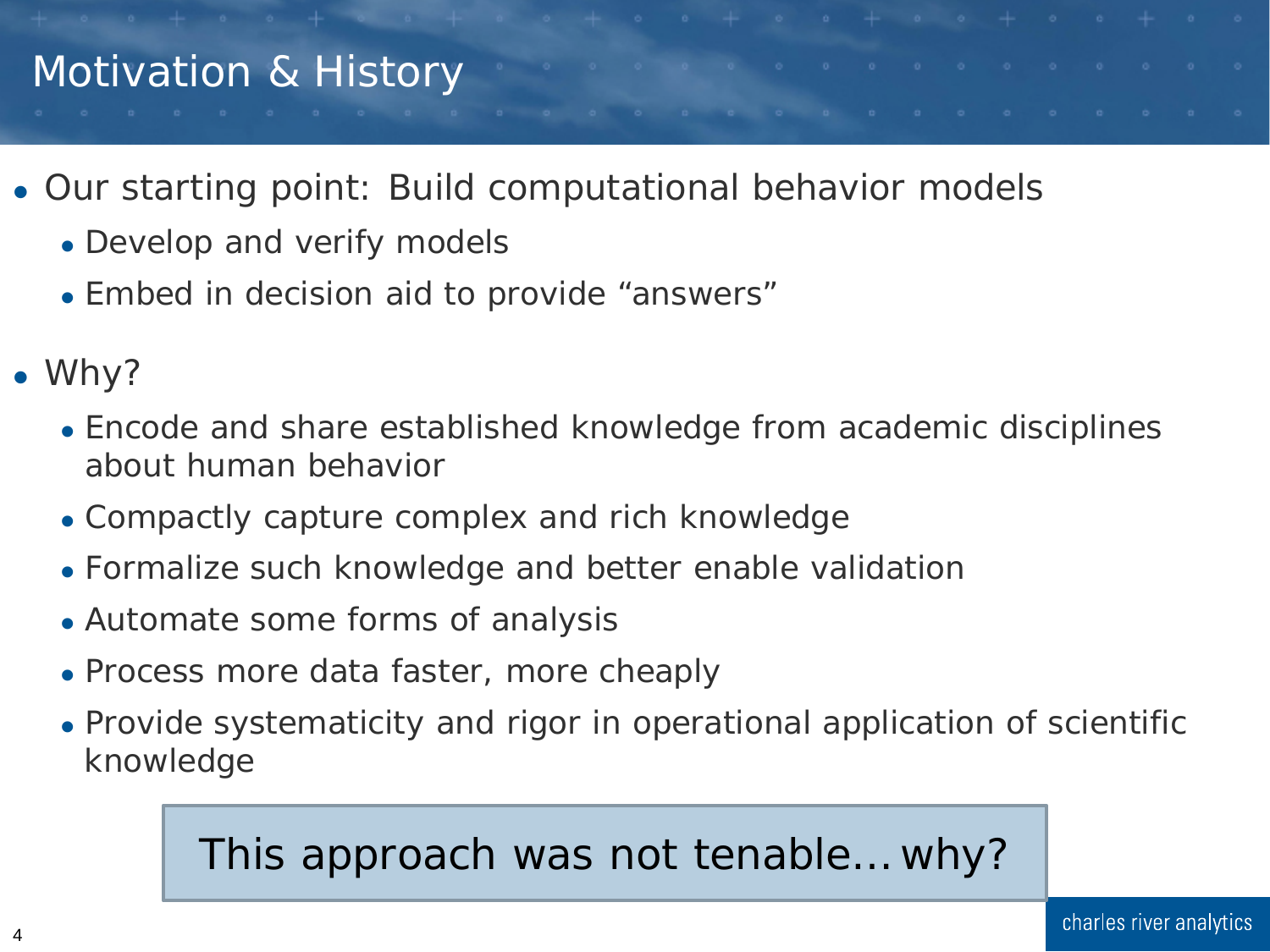#### Behavior Modeling is Difficult

- Creating a model requires defining and understanding:
	- Types of behaviors and internal states to model
	- Theories considered (and deconflicted) and why
	- Computational representations used (and integrated) and why
	- Assumptions made
	- Time/cost/scope constraints
- Verifying and validating complex socio-cultural and behavior models is similarly difficult
	- Data may be of wrong type or format, sparse, uncertain, noisy
	- Academic community lacks standards for verification and validation
	- Models are difficult to compare

(Zacharias, MacMillan, & Van Hemel, 2008)

• Bootstrapping across models is hard due to lack of standards; models are not easily composed (Davis & Anderson, 2004)

> But even validated models still are always not used… why?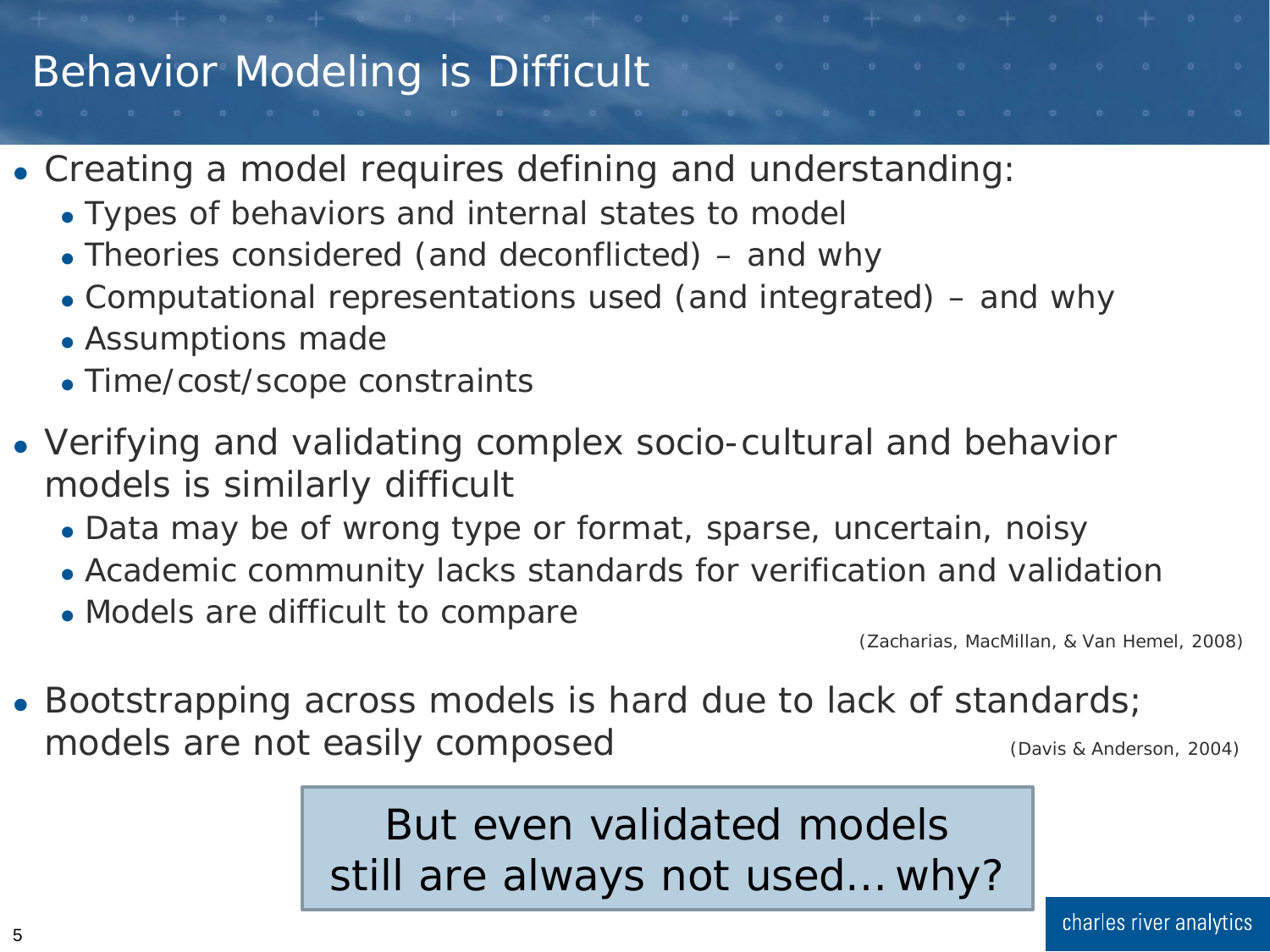#### Approach: Analyze the Domain

- How? Cognitive Task Analysis (Schraagen, Chipman, & Shalin 2000), Cognitive Work Analysis (Vicente, 1999), Work Centered Support Systems (Eggleston, Roth, & Scott 2003), Applied Cognitive Task Analysis (Militello & Hutton 1998), Requirements Analysis, Hierarchical Task Analysis (Shepherd, A. 2000), Goal-Directed Task Analysis (Endsley 1995), …
	- All of these require management of cost/scope trade-off! (Pfautz & Roth 2006)

#### • Our approach:



Catalogue existing tools, systems, and data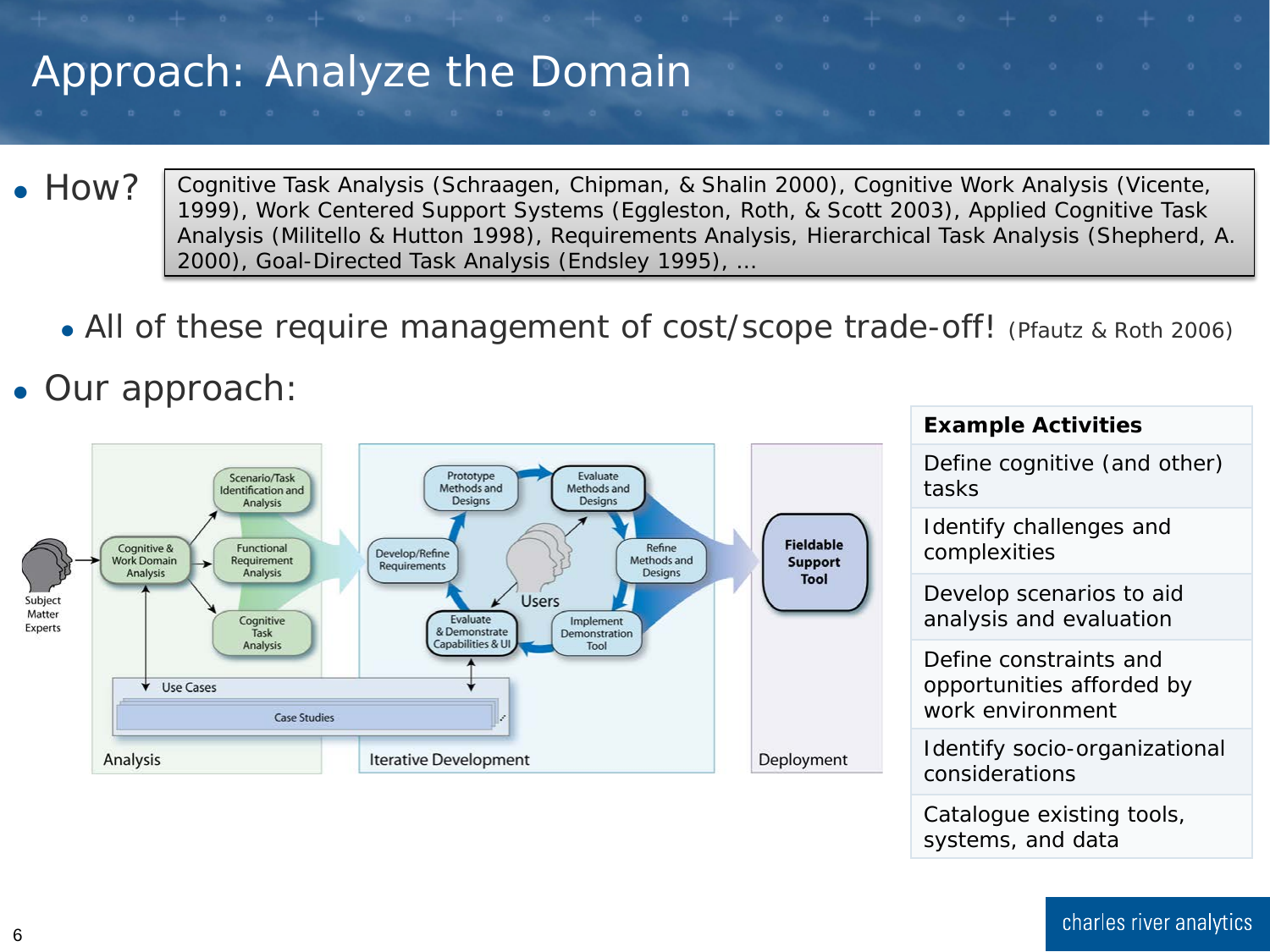#### Analyzing the Domain: Our User Interactions

- 4,000+ total hours of interviews, demonstrations, and evaluations
- 400+ active-duty personnel and Government civilians, spanning:
	- Deployments to >80 different units in garrison, in theater, and during training, command-post, and multiple field exercises
	- Organization/deployment types:
		- Small vs. large groups
		- Varying levels of leadership understanding and accountability
		- Different parent-organization goals
	- Personnel types:
		- Novices and experts
		- Operators, leadership, other managers

We are extraordinarily grateful for our past and ongoing interactions with the user community

Personnel by Type



■ Officer

7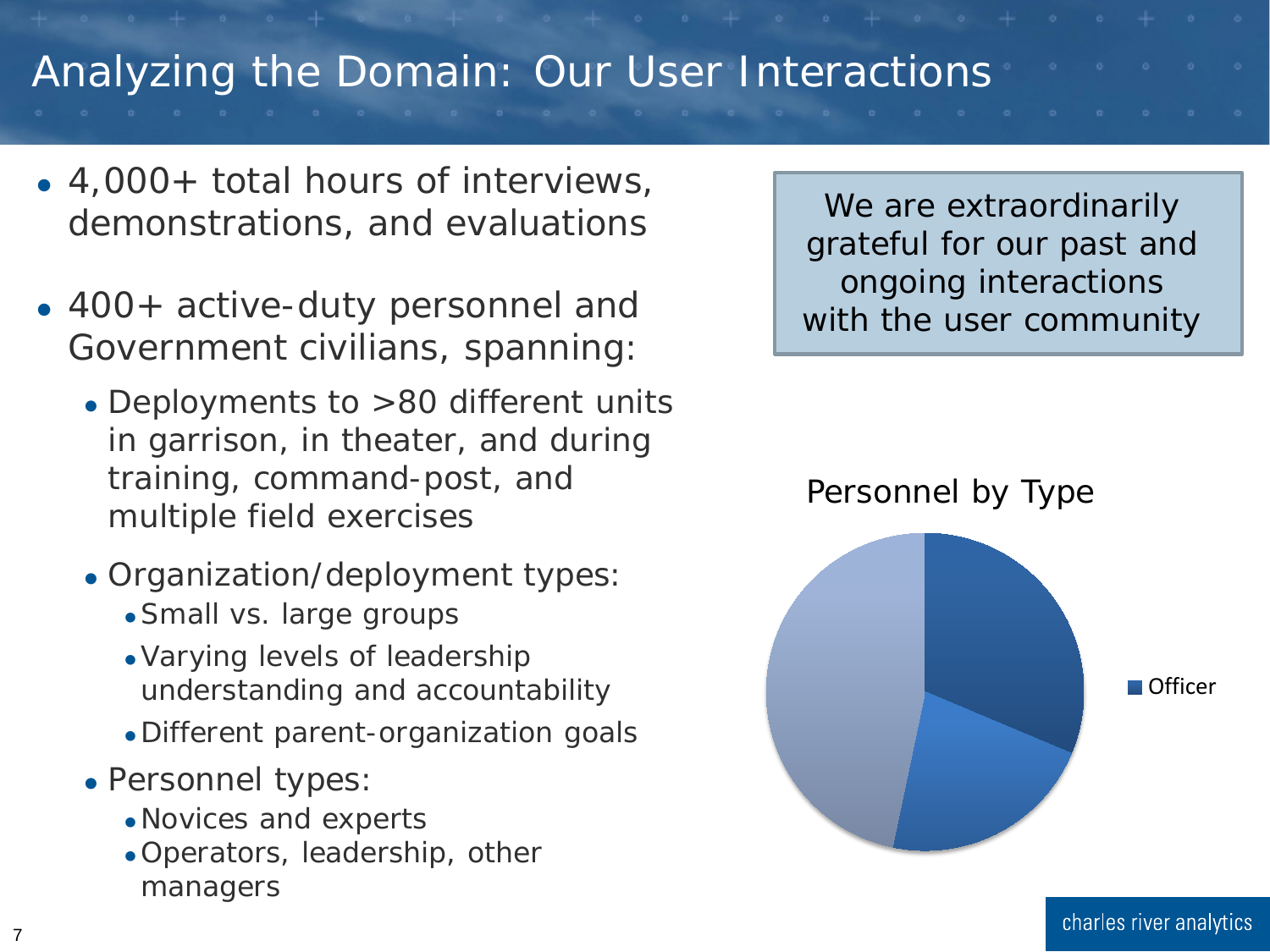#### Analyzing the Domain: (Some of) Our Results

- NKO tasks are broad and complex
	- Not simply "Will this work?" and "Did that work?"
- Users were skeptical of behavior models at best and dismissive at WOTSU EXAMPLE (Farry et al. 2010, Thornton et al. 2010, Carlson et al. 2011)
- Users are highly experienced at operating under uncertainties
	- And require explicit expression of qualifying information (Bisantz et al. 2009)
- Users range significantly in knowledge of the theoretical bases of human behavior
	- E.g., from high school education to PhDs in cultural anthropology
	- Matching user skill/training is essential in behavior *and* in computer systems
- Usability and utility were paramount
	- Need effective communication of capabilities/assumptions (Pfautz et al. 2009)
	- Logistics matters "I'm not allowed to install this…" or
	- "Where do I get the data?"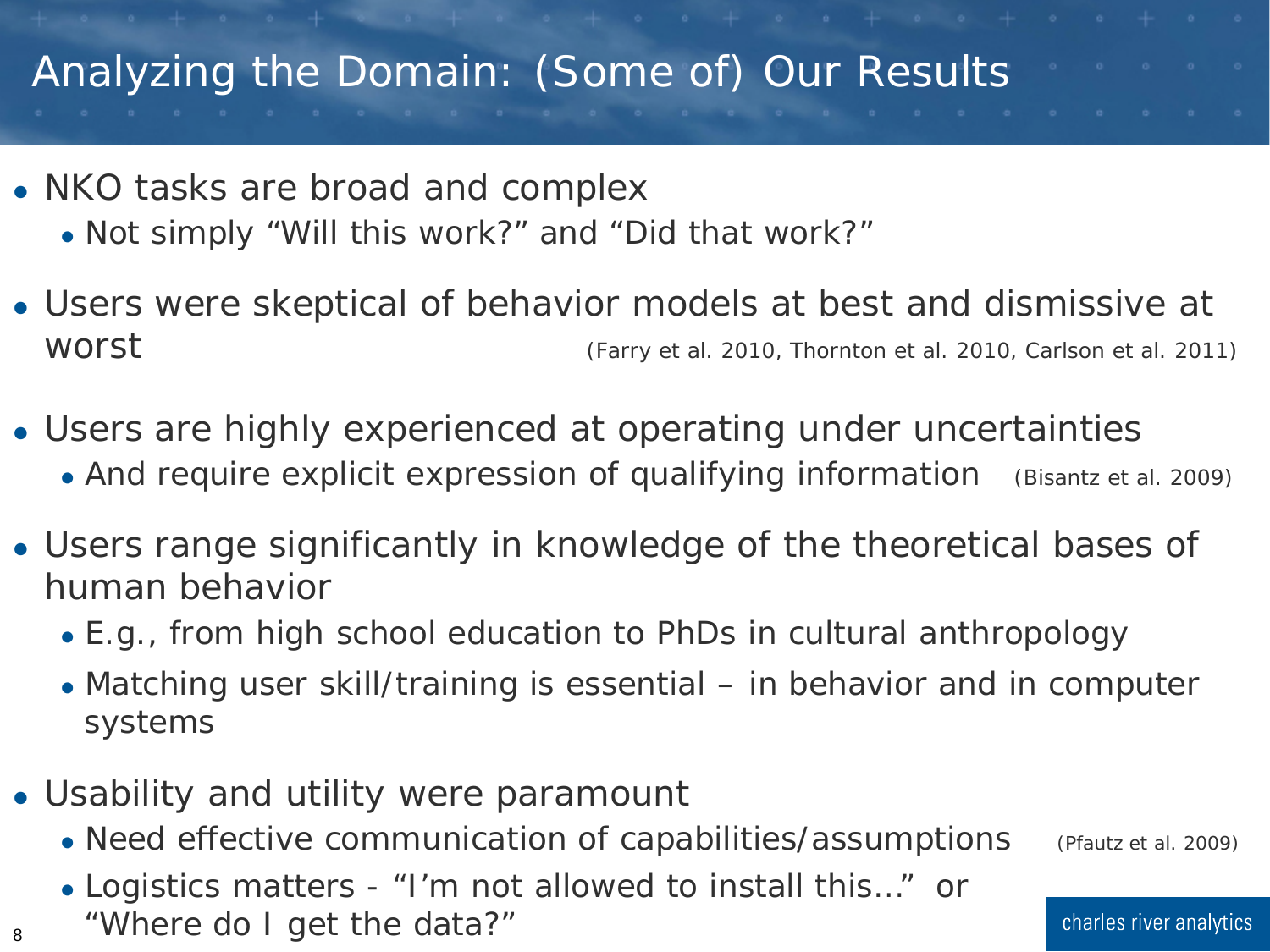## Analyzing the Domain: Observations on Trust in Models

- Trust varies by application
	- Trusting autopilot ≠ trusting a decisions based on adversary behavior model
- Individual and socio-organizational experience with models matters
- Inherent skepticism when source of information is not known, personally
- Inherent skepticism of computational systems
- Skepticism varies as a function of dynamics and criticality of situation

(Farry, Pfautz, et al. 2010)

Use model to provide "truth" Use model to provide answers, with caveats Use model to refine own reasoning Use model to derive additional insights Use model to confirm own reasoning Use model to justify reasoning to others Ignore model completely Actively disparage model

Observed expressions of model trust:

Note that the level of trust expressed was not always appropriate!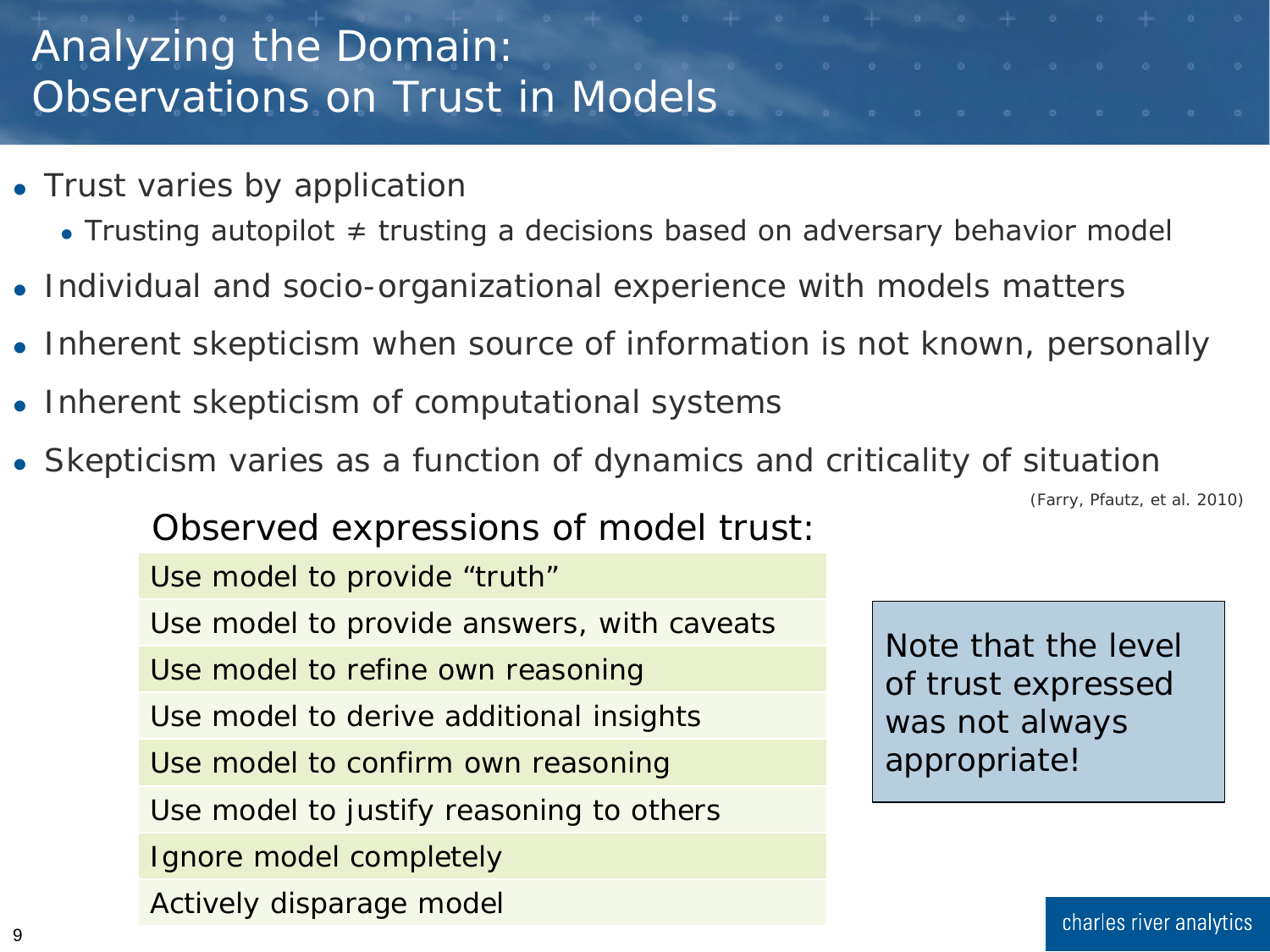#### Human-Systems Challenges for Modeling: A Modeler's Perspective

#### Given the user's perspective, what are the resulting challenges for modelers?

- Access to potential users; unclear user community
	- Avoid assumptions about skills/knowledge across computer and behavioral systems
- Information on typical and current user tasks, mission parameters, and/or specific situational/contextual information
	- Focus on a useful level(s) of analysis, on relevant problems
	- Understand subtleties of model trust for individual & organization
- Access to operational data (and/or types and formats)
- Information on reporting requirements for models
	- May need to show data used, assumptions, internal model processes, and the implications of all of these on the quality of results
- Evaluation of model utility; rethinking notions of "validity"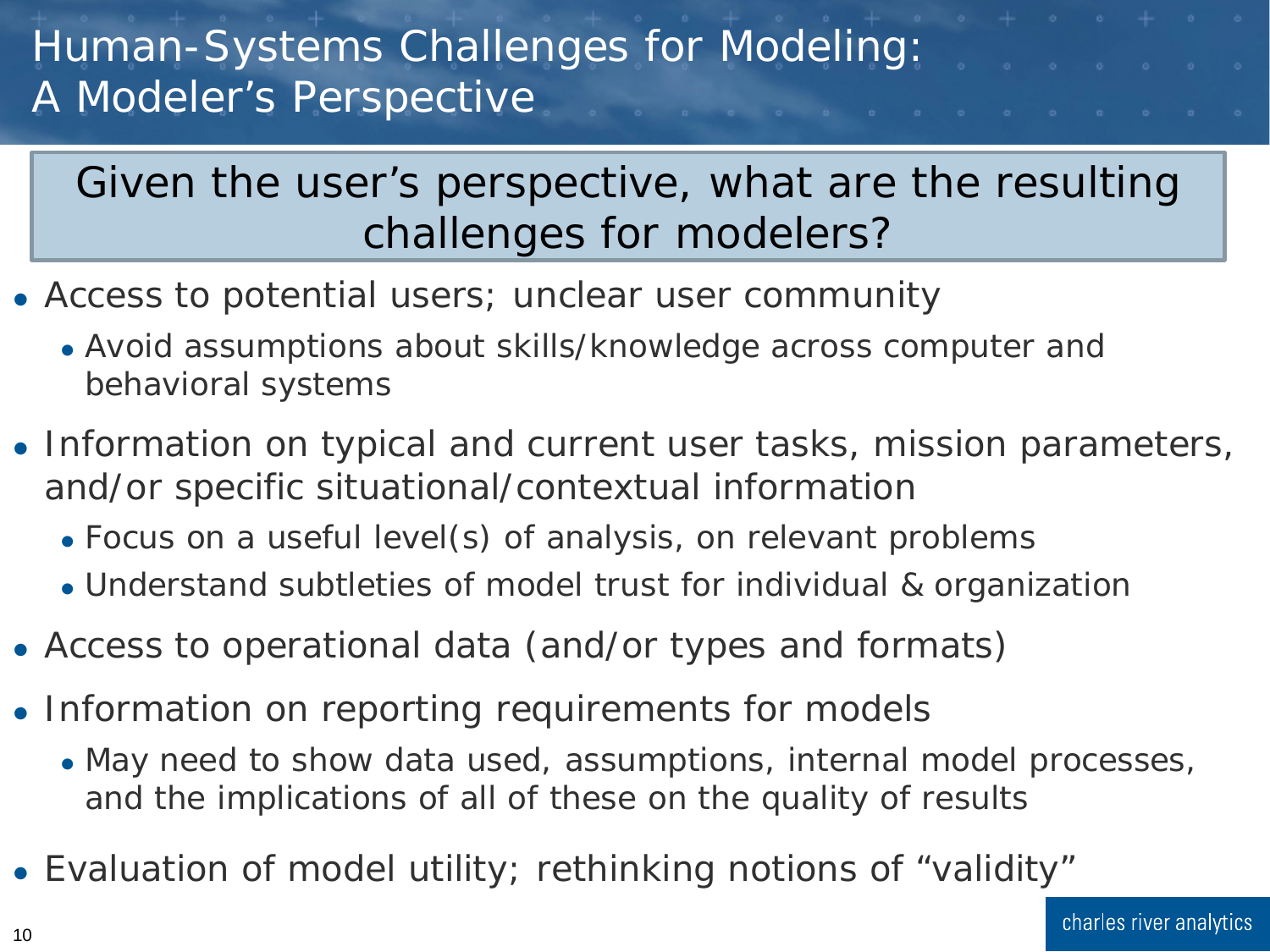## Human-Systems Challenges for Modeling: Solutions Reconceiving Notions of Validity

- "A model's capability to serve an applied goal …is not necessarily equivalent to its construct validity" (Campbell & Bolton, 2005)
- *Application Validity:* The degree to which a model is a faithful representation of the real world from the perspective of the intended use of that model or simulation (DMSO, 2001)
- A human-centered perspective:
	- Bounds the scope of validation
	- Helps understand what tasks, metrics, and methodologies could be used to establish application validity
	- Broadens value of behavior modeling from just "models"
	- Increases likelihood of operational utility and real-world use of models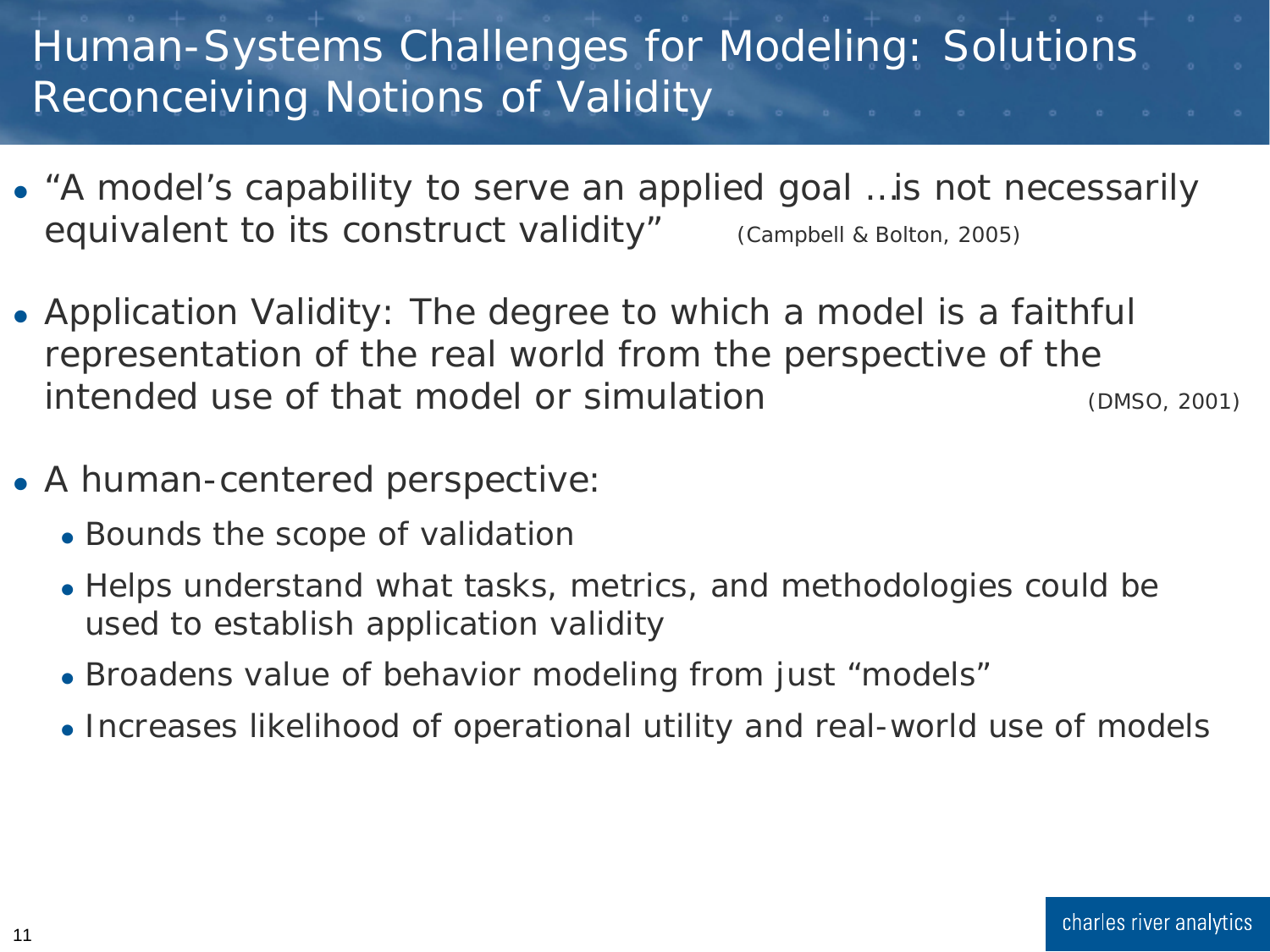## Human-Systems Challenges for Modeling: Solutions Broadening From HSCB *Models* to HSCB *Methods*

- Individual aspects of the HSCB modeling enterprise may have more value to users than a "complete" model
- Models could:
	- Serve as "references" a concise communication of knowledge about complex human phenomena, incl. counter-examples (Pfautz et al. 2010)
	- Act as a framework for eliciting expert knowledge to inform analysis and/or decision-making
	- Inform data collection, data fusion, and data interpretation (Mahoney et al. 2011)
	- Act within "meta-models" that help users understand when/where models are applicable (Kettler et al. 2011)
- Modeling formalisms and methodologies could:
	- Streamline expression of situation-specific or general causal knowledge about human behavior and the state of the state (Rosenberg et al. 2011)
	- Improve user's reasoning processes and fact-checking (Cao et al. 2009)
	- Speed up model authoring and validation cycles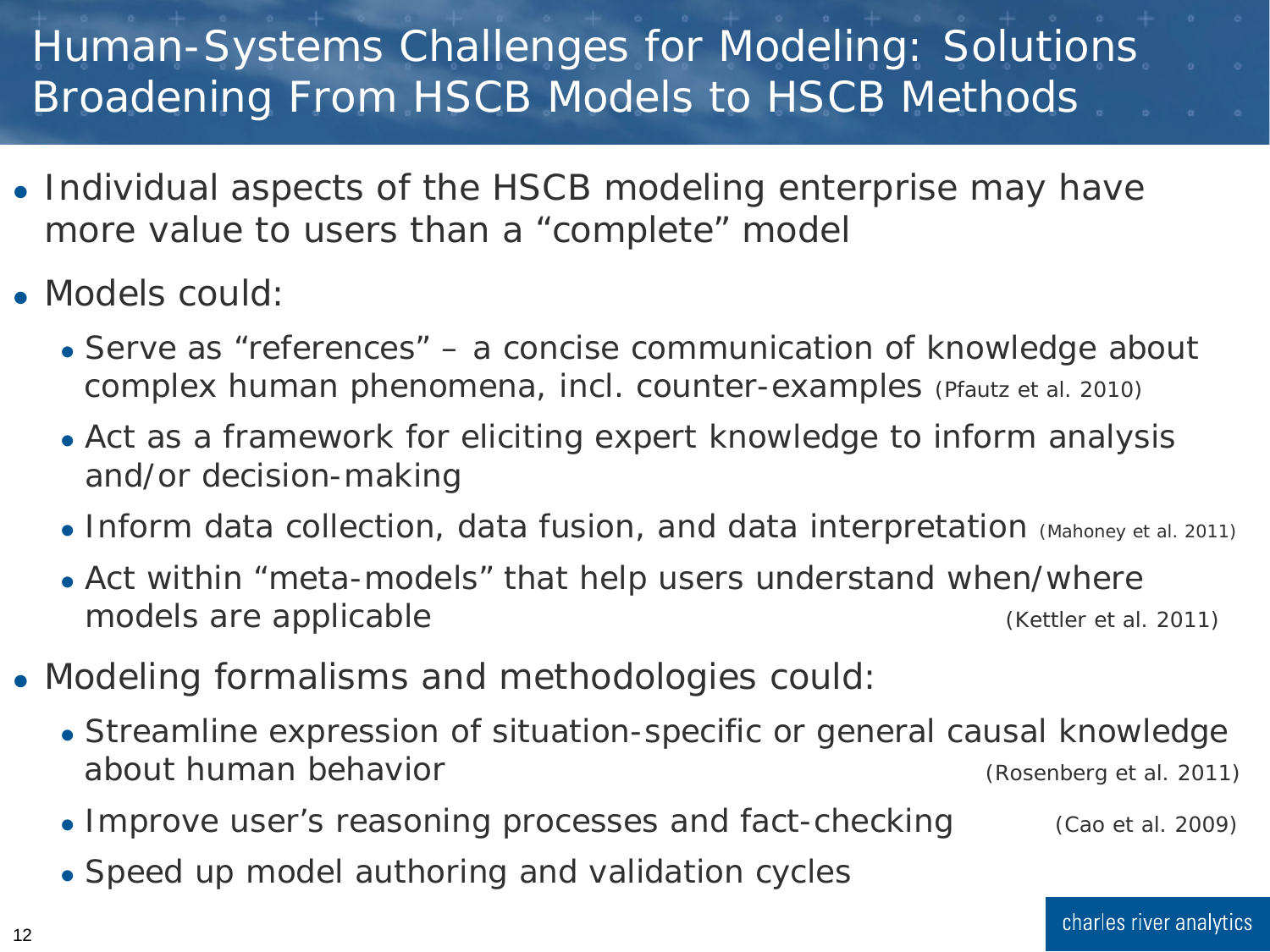## Human-Systems Challenges for Modeling: Solutions User-Created Modeling

- Provide workflow and guidance to lead user in creating model of a population
	- Guidance is derived from social/behavioral methodologies
	- Creates consistency and rigor across users
	- User's reasoning is captured and communicated clearly
	- Vetted sources are integrated to provide audit trails
- Requires formalism(s) that enable rapid user model creation



E.g.,

- Causal Influence Models (Pfautz et al. 2010)
- Argumentation systems
- Utility diagrams
- Causal concept maps
- Sensitivity analysis
- Decision trees
- Reference models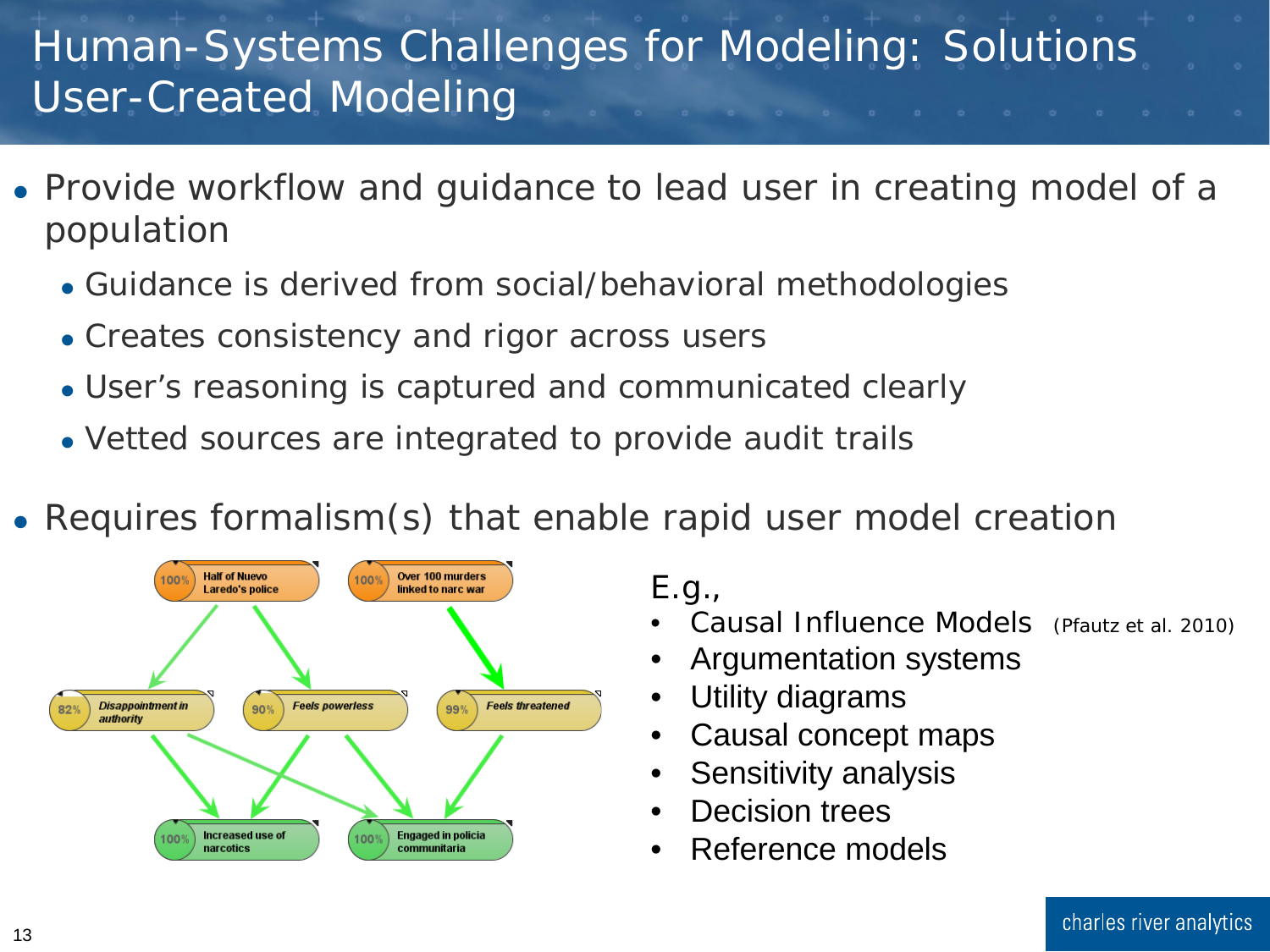## Human-Systems Challenges for Modeling: Solutions User-Adaptable Modeling

|                                                                                                                                                                                                                                                                                                                                                                                                                                                                                                                                                                                                                                                                                                                                                                                                                                                                                                                                                                                                                                                                                               | <b>Established Research</b>                                                                                                                                                                                                                                                                                                                                                                                                                                                                                                                                                                                                                                                                                                                                                                                                                                                                                                                                                                                                                                                                                                                                                                                                                                                                                                                                                                                                                                                                                                                                                                                 |        |                                                                                                                                                                                                                                                                   |  |                                                                                                             |                                                                                                     | User-Selectable "Mini-Models" |  |  |  |
|-----------------------------------------------------------------------------------------------------------------------------------------------------------------------------------------------------------------------------------------------------------------------------------------------------------------------------------------------------------------------------------------------------------------------------------------------------------------------------------------------------------------------------------------------------------------------------------------------------------------------------------------------------------------------------------------------------------------------------------------------------------------------------------------------------------------------------------------------------------------------------------------------------------------------------------------------------------------------------------------------------------------------------------------------------------------------------------------------|-------------------------------------------------------------------------------------------------------------------------------------------------------------------------------------------------------------------------------------------------------------------------------------------------------------------------------------------------------------------------------------------------------------------------------------------------------------------------------------------------------------------------------------------------------------------------------------------------------------------------------------------------------------------------------------------------------------------------------------------------------------------------------------------------------------------------------------------------------------------------------------------------------------------------------------------------------------------------------------------------------------------------------------------------------------------------------------------------------------------------------------------------------------------------------------------------------------------------------------------------------------------------------------------------------------------------------------------------------------------------------------------------------------------------------------------------------------------------------------------------------------------------------------------------------------------------------------------------------------|--------|-------------------------------------------------------------------------------------------------------------------------------------------------------------------------------------------------------------------------------------------------------------------|--|-------------------------------------------------------------------------------------------------------------|-----------------------------------------------------------------------------------------------------|-------------------------------|--|--|--|
| <b>Realt Communication 34:176-185, 308</b><br>Capenghi o Teyler A Francis Goog ELC<br>2005: 1041-0206 ppgs / 1532-7027 militar<br>DOL: 30:3050 to4pgsanameners<br>On entering the field of health communication and educa-<br>ton from the academic study of shetonic, I quarkly stambled<br>tom from the acchemic resty of the<br>twist, $\hat{z}$ quality translated interaction and the state<br>$\hat{z}$ quality applies the state of the state of the<br>state state of the state of the state of the state of the state of the<br>s<br>mer be that health unfo<br>that health information circulates to widely but to-<br>scally, that it blends into the scenery. For many pub-<br>supersonates, that it transit must be commy two many puts<br>and the holds target and<br>must and discuss and enhancement to change risky behaviours and discuss<br>a and enhancement of the party behavior behavior of the same analy<br><br>Correspondence should be addressed to Joseph Denngto, Guitel<br>Neith Communices, 411 Chiev Dr., Atlanta, GA 30302 E-soal<br>indúcation.<br>Inns ace | R Routledge<br>The Importance of Being Authentic: Persuasion.<br>Narration, and Dialogue in Health Communication<br>and Education<br>Joseph Petraglia<br><b>Global Health Com</b><br>A trye ground streams in the field of relation has been that of "retheaticity"--the<br>A the gradient state of the field of the<br>state in the back of consideration of the state of the state<br>$\sim$ 10 $\mu$ m and the state of the state<br>of the state of the state of the state of the state of the state<br>of the state<br>mannery, it is in danger of becoming most (Whitehoad, 1929)-directions in assumely with lattic connection to application. What this information links is what some in educa-<br>atation. What this suffermation that<br>is in what we may not accurate the same state of $\sim$<br>and some continue of the state contribution of the background and to the free<br>contribution and the first contribution of the back<br>net, une conservat educational reference and debates for most of<br>the last century (Petroglas, 1992). As a construct where definite term<br>and meantly (Petroglas, 1992). As a construct where definite an<br>example conservated (D<br>the merry literature on "rathentic learning" slops over into<br>a number of topics more commonly considered in the health<br>tion lineature (e.g., nacretive, persuasion, dia-<br>these topics are examined in rodation from one<br>$\log m$ , but these topics are examined in molation from one another and almost enclusively from the vantage point of clinical and means, such<br>as public, health. |        | In-application guidance                                                                                                                                                                                                                                           |  |                                                                                                             | Kairos<br>Decreases<br><b>Authenticity</b><br>Contributes to<br>Contractor &<br>ы<br>Contributes to |                               |  |  |  |
|                                                                                                                                                                                                                                                                                                                                                                                                                                                                                                                                                                                                                                                                                                                                                                                                                                                                                                                                                                                                                                                                                               | Inform TA about positive results of US efforts                                                                                                                                                                                                                                                                                                                                                                                                                                                                                                                                                                                                                                                                                                                                                                                                                                                                                                                                                                                                                                                                                                                                                                                                                                                                                                                                                                                                                                                                                                                                                              |        | Inform TA about the level to which the Filipinos<br>appreciate US efforts                                                                                                                                                                                         |  | Provide TA with registration information                                                                    |                                                                                                     |                               |  |  |  |
|                                                                                                                                                                                                                                                                                                                                                                                                                                                                                                                                                                                                                                                                                                                                                                                                                                                                                                                                                                                                                                                                                               | VD0001                                                                                                                                                                                                                                                                                                                                                                                                                                                                                                                                                                                                                                                                                                                                                                                                                                                                                                                                                                                                                                                                                                                                                                                                                                                                                                                                                                                                                                                                                                                                                                                                      |        |                                                                                                                                                                                                                                                                   |  |                                                                                                             | $\mathbf{x}$                                                                                        |                               |  |  |  |
|                                                                                                                                                                                                                                                                                                                                                                                                                                                                                                                                                                                                                                                                                                                                                                                                                                                                                                                                                                                                                                                                                               | Details                                                                                                                                                                                                                                                                                                                                                                                                                                                                                                                                                                                                                                                                                                                                                                                                                                                                                                                                                                                                                                                                                                                                                                                                                                                                                                                                                                                                                                                                                                                                                                                                     | Script |                                                                                                                                                                                                                                                                   |  | <b>Suggestions</b>                                                                                          |                                                                                                     |                               |  |  |  |
|                                                                                                                                                                                                                                                                                                                                                                                                                                                                                                                                                                                                                                                                                                                                                                                                                                                                                                                                                                                                                                                                                               | Script<br>Suggestions                                                                                                                                                                                                                                                                                                                                                                                                                                                                                                                                                                                                                                                                                                                                                                                                                                                                                                                                                                                                                                                                                                                                                                                                                                                                                                                                                                                                                                                                                                                                                                                       |        | Open on Mirasol, an 8 year-old Filipino girl. Emotional music plays in the background.                                                                                                                                                                            |  | Narrative Guidance                                                                                          | Expand                                                                                              |                               |  |  |  |
|                                                                                                                                                                                                                                                                                                                                                                                                                                                                                                                                                                                                                                                                                                                                                                                                                                                                                                                                                                                                                                                                                               | Pretest Guidance<br>Posttest Guidance                                                                                                                                                                                                                                                                                                                                                                                                                                                                                                                                                                                                                                                                                                                                                                                                                                                                                                                                                                                                                                                                                                                                                                                                                                                                                                                                                                                                                                                                                                                                                                       |        | Voiceover: "Like all of us, Marisol did not choose where she was born. She did not<br>choose for her father to lose his job when his company moved to a safer city. She did                                                                                       |  | Readers empathize with characters.                                                                          |                                                                                                     |                               |  |  |  |
|                                                                                                                                                                                                                                                                                                                                                                                                                                                                                                                                                                                                                                                                                                                                                                                                                                                                                                                                                                                                                                                                                               |                                                                                                                                                                                                                                                                                                                                                                                                                                                                                                                                                                                                                                                                                                                                                                                                                                                                                                                                                                                                                                                                                                                                                                                                                                                                                                                                                                                                                                                                                                                                                                                                             |        | not choose for her brother to suffer when an extremist bombed the local market.<br>"Today, Mirasol dreams of peace. Thanks to the efforts of civil action programs in her<br>village, Mirasol can envision a future where peace and prosperity bring jobs back to |  | Readers understand the experience of<br>the characters by knowing and feeling<br>the world in the same way. |                                                                                                     |                               |  |  |  |
|                                                                                                                                                                                                                                                                                                                                                                                                                                                                                                                                                                                                                                                                                                                                                                                                                                                                                                                                                                                                                                                                                               |                                                                                                                                                                                                                                                                                                                                                                                                                                                                                                                                                                                                                                                                                                                                                                                                                                                                                                                                                                                                                                                                                                                                                                                                                                                                                                                                                                                                                                                                                                                                                                                                             |        | the village, and where the village can again be one big family."                                                                                                                                                                                                  |  | Readers vicariously experience<br>characters' beliefs and emotions                                          |                                                                                                     |                               |  |  |  |
|                                                                                                                                                                                                                                                                                                                                                                                                                                                                                                                                                                                                                                                                                                                                                                                                                                                                                                                                                                                                                                                                                               |                                                                                                                                                                                                                                                                                                                                                                                                                                                                                                                                                                                                                                                                                                                                                                                                                                                                                                                                                                                                                                                                                                                                                                                                                                                                                                                                                                                                                                                                                                                                                                                                             |        |                                                                                                                                                                                                                                                                   |  | Conditions                                                                                                  | Expand                                                                                              |                               |  |  |  |
|                                                                                                                                                                                                                                                                                                                                                                                                                                                                                                                                                                                                                                                                                                                                                                                                                                                                                                                                                                                                                                                                                               |                                                                                                                                                                                                                                                                                                                                                                                                                                                                                                                                                                                                                                                                                                                                                                                                                                                                                                                                                                                                                                                                                                                                                                                                                                                                                                                                                                                                                                                                                                                                                                                                             |        |                                                                                                                                                                                                                                                                   |  | Constant Floods                                                                                             |                                                                                                     |                               |  |  |  |
|                                                                                                                                                                                                                                                                                                                                                                                                                                                                                                                                                                                                                                                                                                                                                                                                                                                                                                                                                                                                                                                                                               |                                                                                                                                                                                                                                                                                                                                                                                                                                                                                                                                                                                                                                                                                                                                                                                                                                                                                                                                                                                                                                                                                                                                                                                                                                                                                                                                                                                                                                                                                                                                                                                                             |        |                                                                                                                                                                                                                                                                   |  | Rampant Corruption                                                                                          |                                                                                                     |                               |  |  |  |
|                                                                                                                                                                                                                                                                                                                                                                                                                                                                                                                                                                                                                                                                                                                                                                                                                                                                                                                                                                                                                                                                                               |                                                                                                                                                                                                                                                                                                                                                                                                                                                                                                                                                                                                                                                                                                                                                                                                                                                                                                                                                                                                                                                                                                                                                                                                                                                                                                                                                                                                                                                                                                                                                                                                             |        |                                                                                                                                                                                                                                                                   |  | Economic Growth                                                                                             |                                                                                                     |                               |  |  |  |
|                                                                                                                                                                                                                                                                                                                                                                                                                                                                                                                                                                                                                                                                                                                                                                                                                                                                                                                                                                                                                                                                                               |                                                                                                                                                                                                                                                                                                                                                                                                                                                                                                                                                                                                                                                                                                                                                                                                                                                                                                                                                                                                                                                                                                                                                                                                                                                                                                                                                                                                                                                                                                                                                                                                             |        |                                                                                                                                                                                                                                                                   |  | Semiconductor exports are highly                                                                            |                                                                                                     |                               |  |  |  |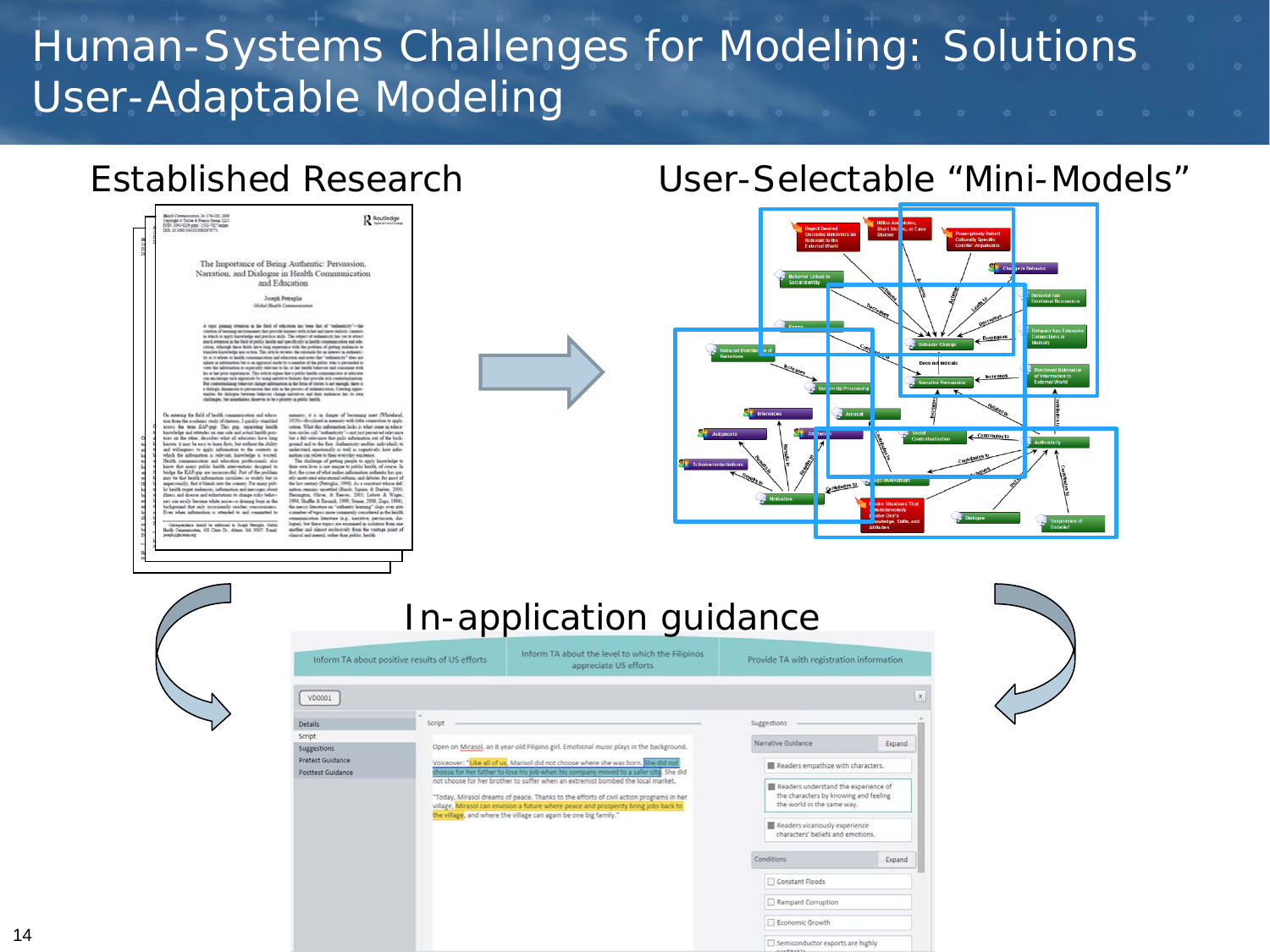## Human-Systems Challenges for Modeling: Solutions Metrics for Evaluation of Operational Utility

- Understanding the domain enables definition of metrics
- Example metrics:

Task performance (perceptual, cognitive, decision-making, communication), response time, team performance, trust, workload, situation awareness, communication efficiency, psychophysiological correlates, neurological responses, …

- Our research and analysis suggests focusing on:
	- Cognitive/Decision-making task performance
		- On well-defined tasks
		- Across roles/responsibilities within an organization
	- Usability and its interaction with utility
	- Trust
	- Workload

Wait! What about "Model correctly ingests operational data" and the like?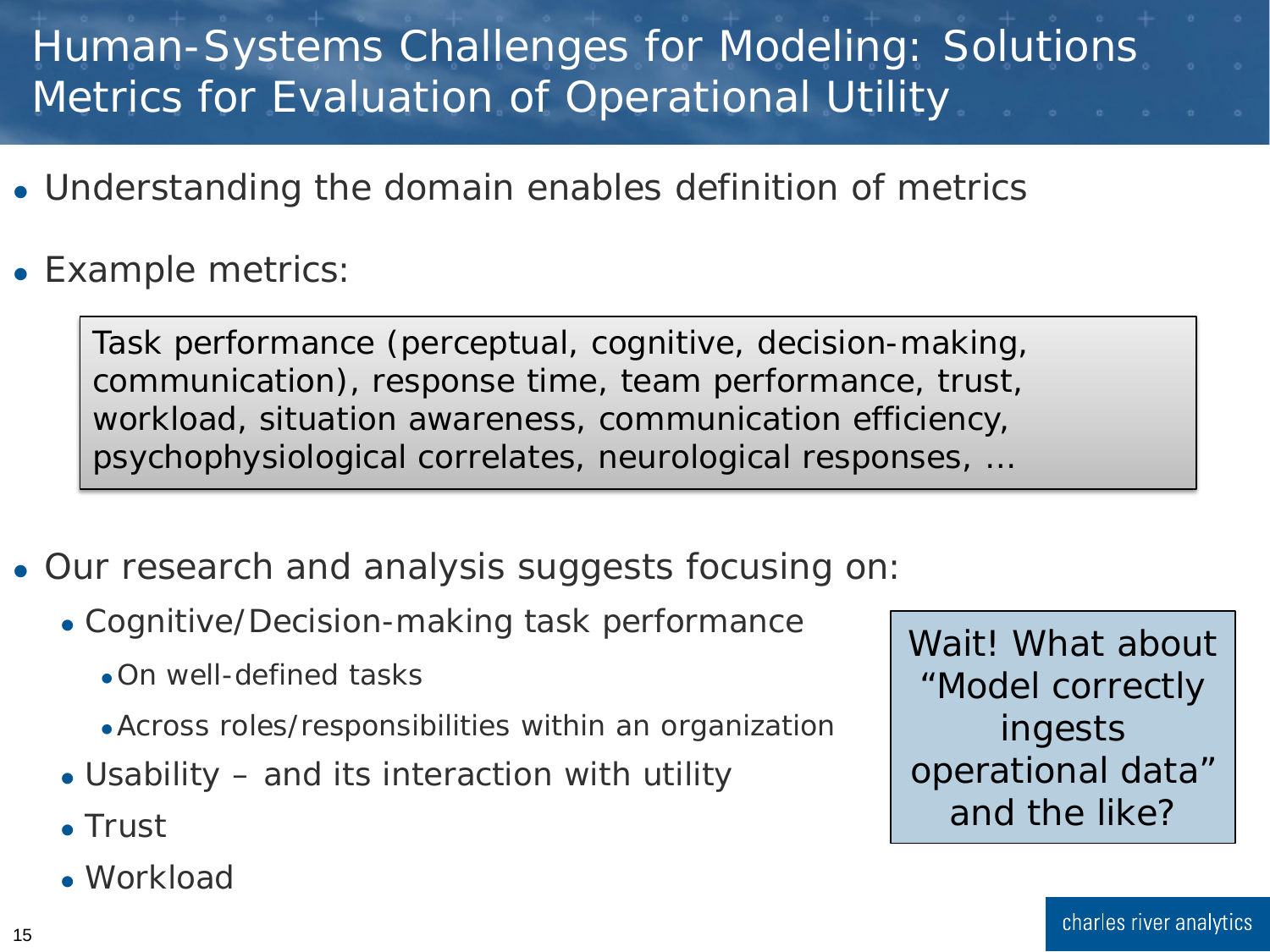#### Challenges in Evaluation of Operational Utility

- Motivation of user's leadership Why should I provide subjects for this evaluation?
- Motivation of user population

"How do I get on the team that gets to use this? I want to pass."

– Soldier, during a training culmination exercise

- Access to user population Classified environments and competition against day-job
- Directability of user population May have only secondary or tertiary ability to direct evaluations
- Motivation of sponsor
	- E.g., We receive little support for formal studies of operational utility … But are often expected to achieve utility anyway
- Perceptions of the modeling community

"User-centered evaluations are just 'the engineering'"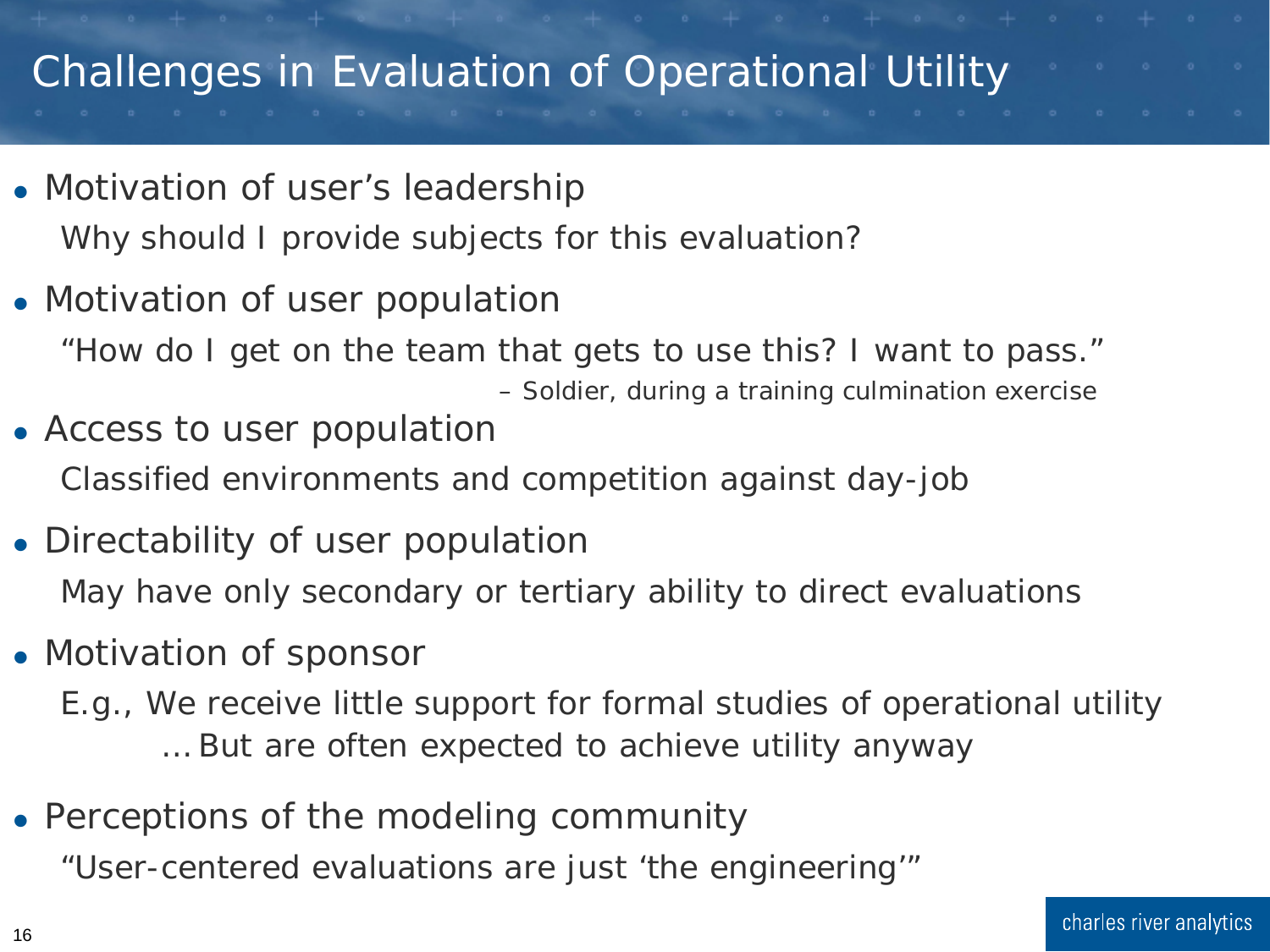## Human-Systems Challenges for Modeling: Solutions Evaluation of Operational Utility – One Approach

- Opportunistic participation in demonstrations and exercises
- Surveys and questionnaires
- Observation and analysis
- Analysis of work products within and without our software
	- By our team
	- By instructors and other experts
- Integration with training assessments
- Use of surrogate populations for formal studies of specific methods and technologies

Q6: I would recommend to my Commander that this tool become a part of our standard software toolkit



U. Buffalo study: Can users represent local knowledge accurately in modeling formalism X? 

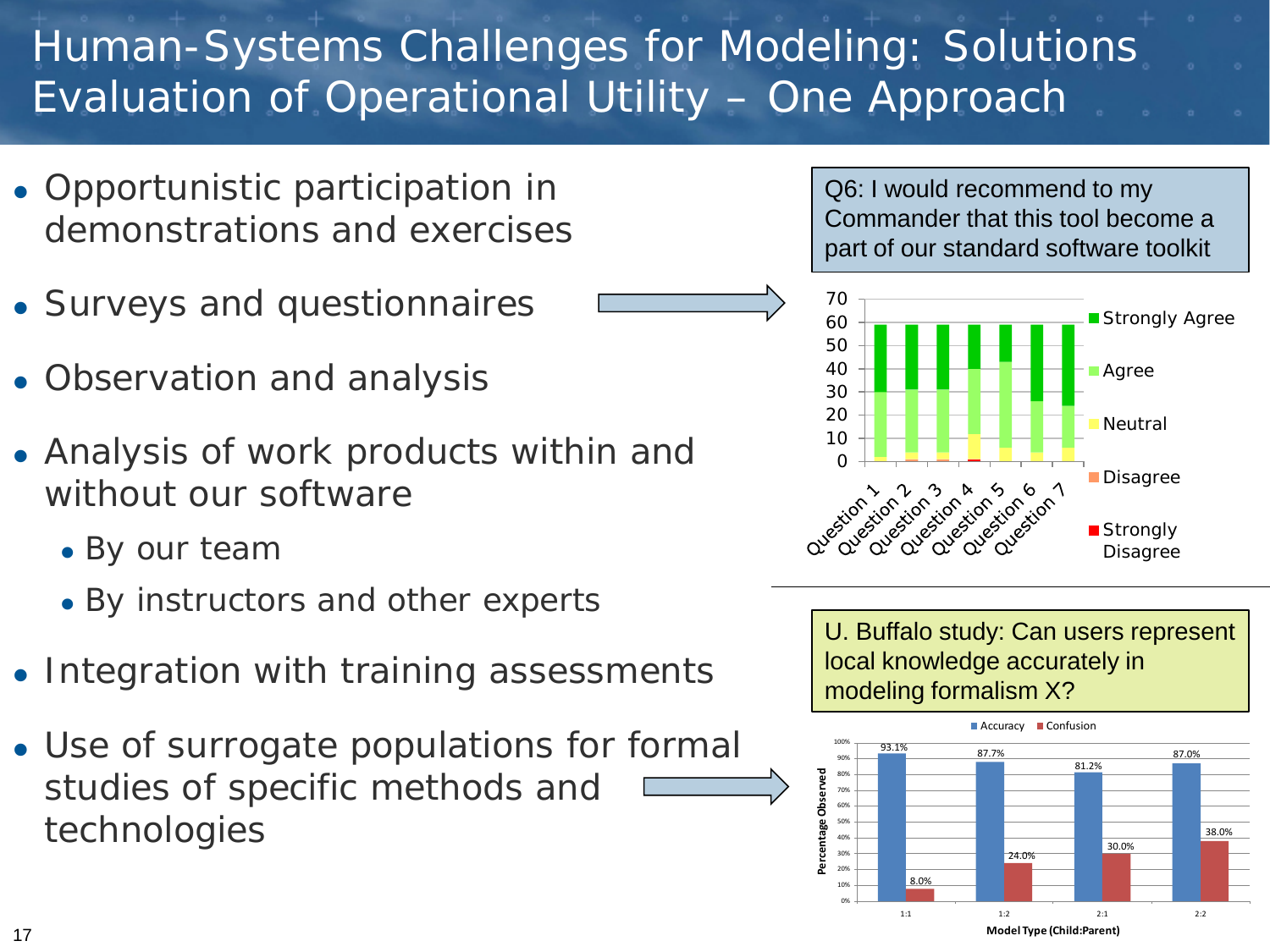## Conclusions and the conclusions of the conclusions of the conclusions of the conclusions of the conclusions of

- Exploiting socio-cultural and behavioral modeling techniques and technology is a bi-directional challenge
	- Need user community engagement
	- Need adaptable S&T community perspectives on modeling merging operational utility and scientific contributions
- Potential solution space is large and ripe for novel approaches across application domains
- Need ongoing focus on evaluation of both validity and utility
	- Big science-side challenge: "User studies are not relevant to computational social science"
	- Big operations-side challenge: "Prove formal user evaluation is valuable and cost-effective"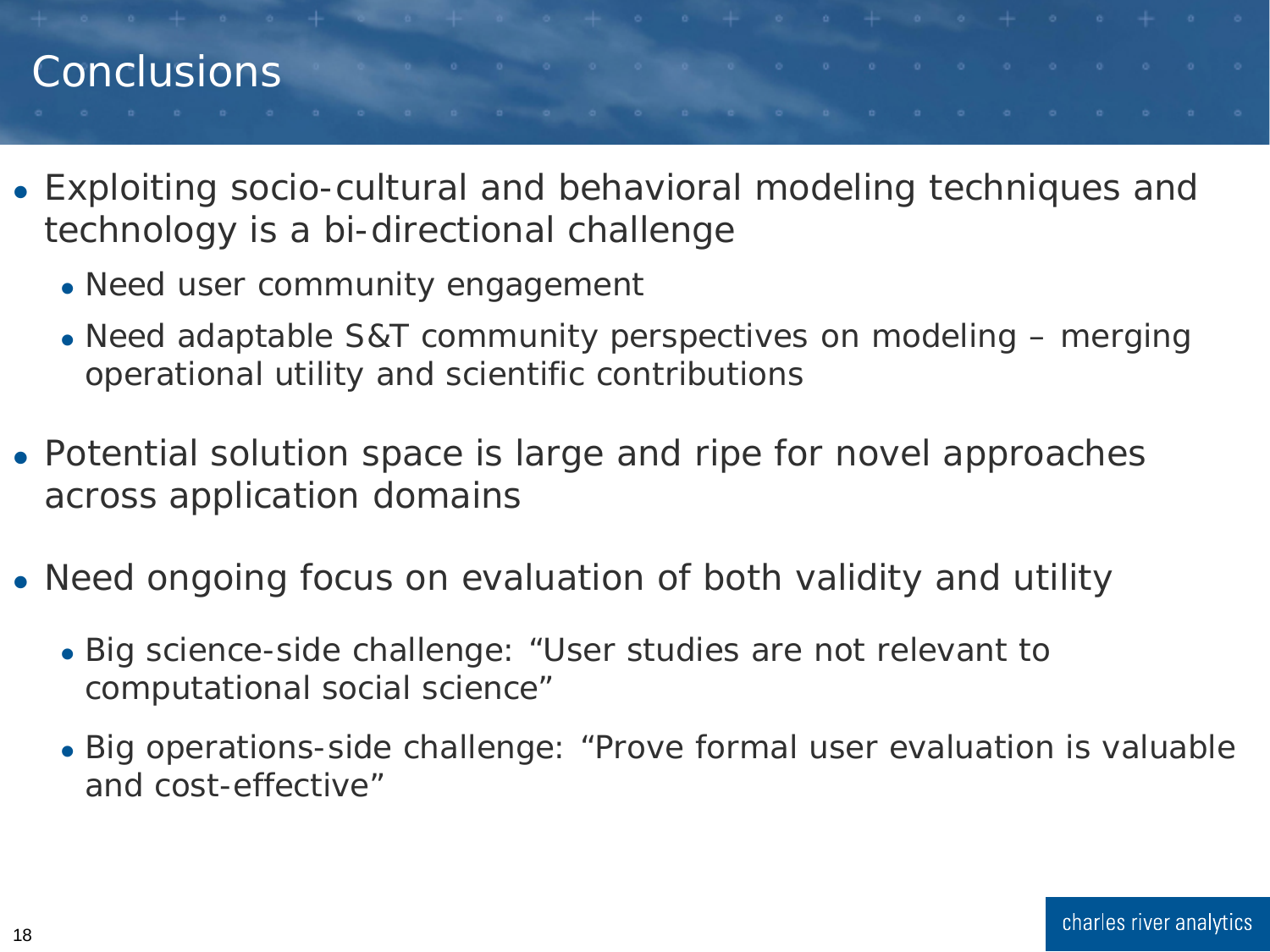#### Acknowledgments and Questions??

This work presented here includes insights garnered across many efforts conducted under contract from AFRL, OSD, CTTSO, and many others. We also remain grateful for the continuing contributions of individuals conducting non-kinetic operations world-wide.



#### Dr. Jonathan Pfautz Senior Principal Scientist

jpfautz@cra.com

Charles River Analytics Inc. 625 Mount Auburn Street Cambridge, MA 02138 Voice: 617-491-3474 Fax: 617-868-0780 [www.cra.com](http://www.cra.com/)